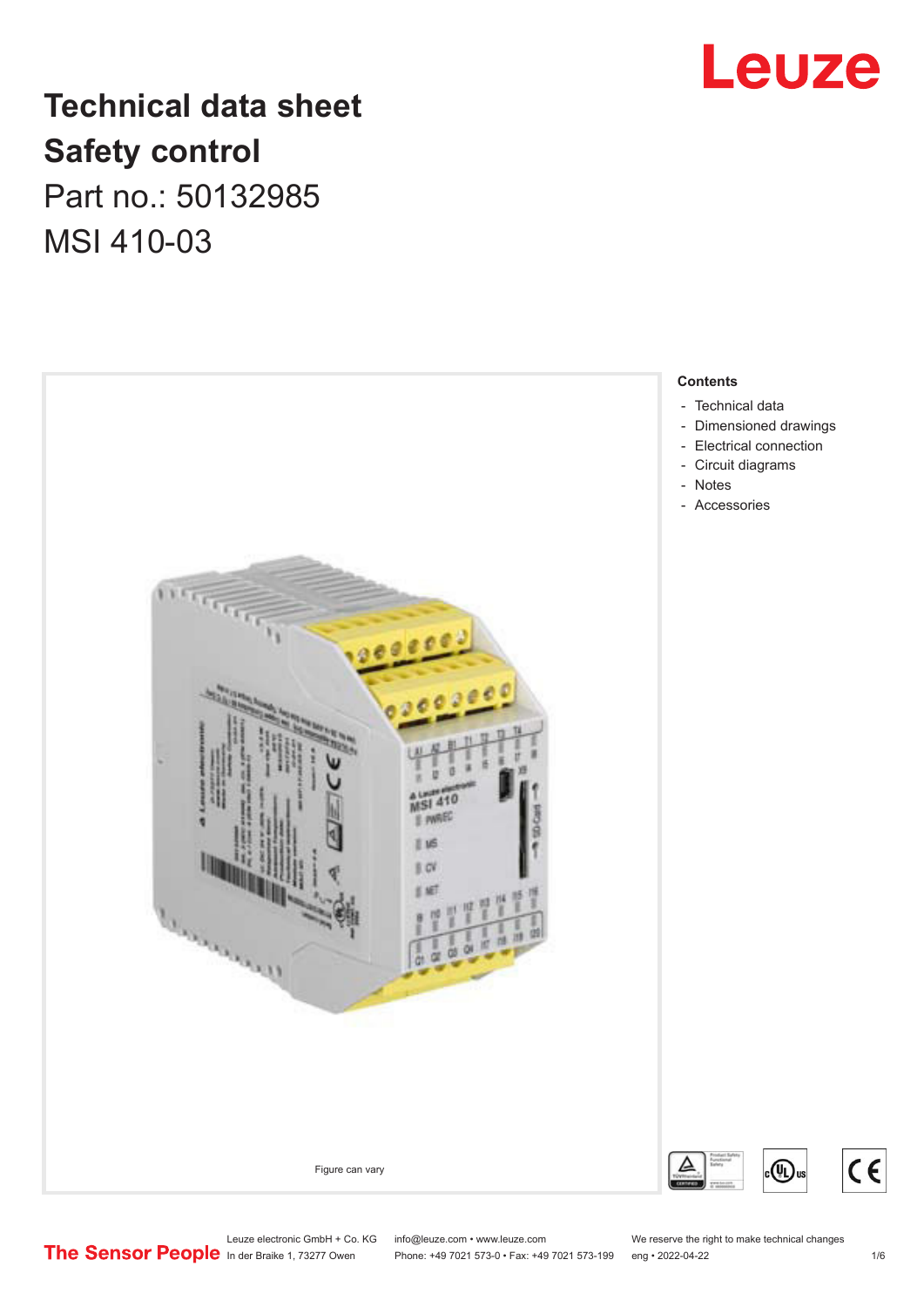## <span id="page-1-0"></span>**Technical data**

### **Basic data**

| <b>Series</b>       | MSI 410                        |
|---------------------|--------------------------------|
| Application         | Monitoring of safety functions |
| Number of safe I/Os | 20 IN, 4 OUT                   |
|                     |                                |
| <b>Eunctions</b>    |                                |

**Functions Functions Additional I/O extensions available** (optional) Configurable safety control Configuration via MSI.design Removable program memory ordered separately, part no. Transfer of diagnostic data vi fieldbus modules, e.g. MSI-F PROFIBUS (optional) USBmini interface

### **Characteristic parameters**

| <b>SIL</b>             | 3, IEC 61508                          |
|------------------------|---------------------------------------|
|                        |                                       |
| <b>SILCL</b>           | 3, IEC/EN 62061                       |
| Performance Level (PL) | Up to and including e, EN ISO 13849-1 |
| $PFH_n$                | 0.0000000043 per hour                 |
| Mission time $T_{M}$   | 20 years, EN ISO 13849-1              |
| Category               | 4, EN ISO 13849                       |
|                        |                                       |

### **Electrical data**

| Performance data                                |                            |
|-------------------------------------------------|----------------------------|
| Supply voltage U <sub>B</sub>                   | 24 V, DC, -30  25 %        |
| Power consumption, max.                         | 3.3 W                      |
| <b>Output circuit</b>                           |                            |
| <b>Number of outputs</b>                        | 4 Piece(s)                 |
| Max. number of integrated digital<br>outputs    | 4 Piece(s)                 |
| Type of digital output                          | Transistor                 |
| Short circuit protection, outputs               | Yes                        |
| Min. voltage permitted at the output 16.2 V     |                            |
| Max. voltage permitted at the output 30 V       |                            |
| <b>Output current</b>                           | 4 A                        |
| Control circuit                                 |                            |
| <b>Number of inputs</b>                         | 20 Piece(s)                |
| Voltage permitted at the input                  | 30V                        |
| Max. rated control supply voltage at 30 V<br>DC |                            |
| Min. rated control supply voltage at<br>DC      | 15.6 V                     |
| Input current at signal 1                       | $2.3 \text{ mA}$           |
| Interface                                       |                            |
| Type                                            | Internal bus (SBUS+)       |
|                                                 |                            |
| <b>Service interface</b>                        |                            |
| Type                                            | <b>USB</b>                 |
| <b>USB</b>                                      |                            |
| <b>Function</b>                                 | Configuration via software |
|                                                 |                            |
| <b>Connection</b>                               |                            |

|                         | <b>Type of connection</b>        | Terminal                                                                                           |
|-------------------------|----------------------------------|----------------------------------------------------------------------------------------------------|
|                         | Type of terminal                 | Spring-cage terminal                                                                               |
|                         | No. of pins                      | $31 - pin$                                                                                         |
| ailable                 |                                  |                                                                                                    |
|                         | <b>Connection 2</b>              |                                                                                                    |
|                         | <b>Function</b>                  | Configuration interface                                                                            |
| er software             | <b>Type of connection</b>        | <b>USB</b>                                                                                         |
| / (must be<br>50132996) | <b>Connector type</b>            | USB 2.0 Mini-A                                                                                     |
| ia external<br>B-       | Cable properties                 |                                                                                                    |
|                         | <b>Connection cross sections</b> | $2 \times 0.2$ to 1.5 mm <sup>2</sup> , wire                                                       |
|                         |                                  | $2 \times 0.2$ to 1.5 mm <sup>2</sup> , wire                                                       |
|                         |                                  | $2 \times 0.25$ to 1.5 mm <sup>2</sup> , wire with wire-end<br>sleeve (pressed in trapezium shape) |
|                         |                                  |                                                                                                    |
|                         | <b>Mechanical data</b>           |                                                                                                    |
| O 13849-1               | Dimension (W x H x L)            | 45 mm x 107 mm x 121 mm                                                                            |
|                         | Net weight                       | 290 <sub>g</sub>                                                                                   |
|                         | <b>Housing color</b>             | Gray                                                                                               |

**Connection 1**

### **Operation and display**

| Type of display       | LED indicator |
|-----------------------|---------------|
| Type of configuration | Software      |

**Type of fastening** Snap-on mounting

### **Environmental data**

| Ambient temperature, operation     | -25  65 °C |
|------------------------------------|------------|
| Ambient temperature, storage       | $-2570 °C$ |
| Relative humidity (non-condensing) | 1095%      |

### **Certifications**

| Degree of protection                                          | IP 20                      |
|---------------------------------------------------------------|----------------------------|
| <b>Protection class</b>                                       | Ш                          |
| <b>Certifications</b>                                         | c UL US                    |
|                                                               | <b>TÜV Rheinland</b>       |
| <b>Vibration resistance</b>                                   | $5150$ Hz                  |
| Test procedure for oscillation in<br>accordance with standard | EN 60068-2-6               |
| Shock resistance, single shock                                | 30 g, 11 ms, EN 60068-2-27 |
| Shock resistance, continuous shock                            | 10 g, 16 ms, EN 60068-2-29 |

### **Classification**

| <b>Customs tariff number</b> | 85371091 |
|------------------------------|----------|
| <b>ECLASS 5.1.4</b>          | 27243001 |
| <b>ECLASS 8.0</b>            | 27243101 |
| <b>ECLASS 9.0</b>            | 27243101 |
| ECLASS 10.0                  | 27243101 |
| <b>ECLASS 11.0</b>           | 27243101 |
| ECLASS 12.0                  | 27243101 |
| <b>ETIM 5.0</b>              | EC002538 |
| <b>ETIM 6.0</b>              | EC002538 |
| <b>ETIM 7.0</b>              | EC002538 |

**Number of connections** 2 Piece(s)

Phone: +49 7021 573-0 • Fax: +49 7021 573-199 eng • 2022-04-22 2 2 /6

# Leuze

**Signal IN** Signal OUT Voltage supply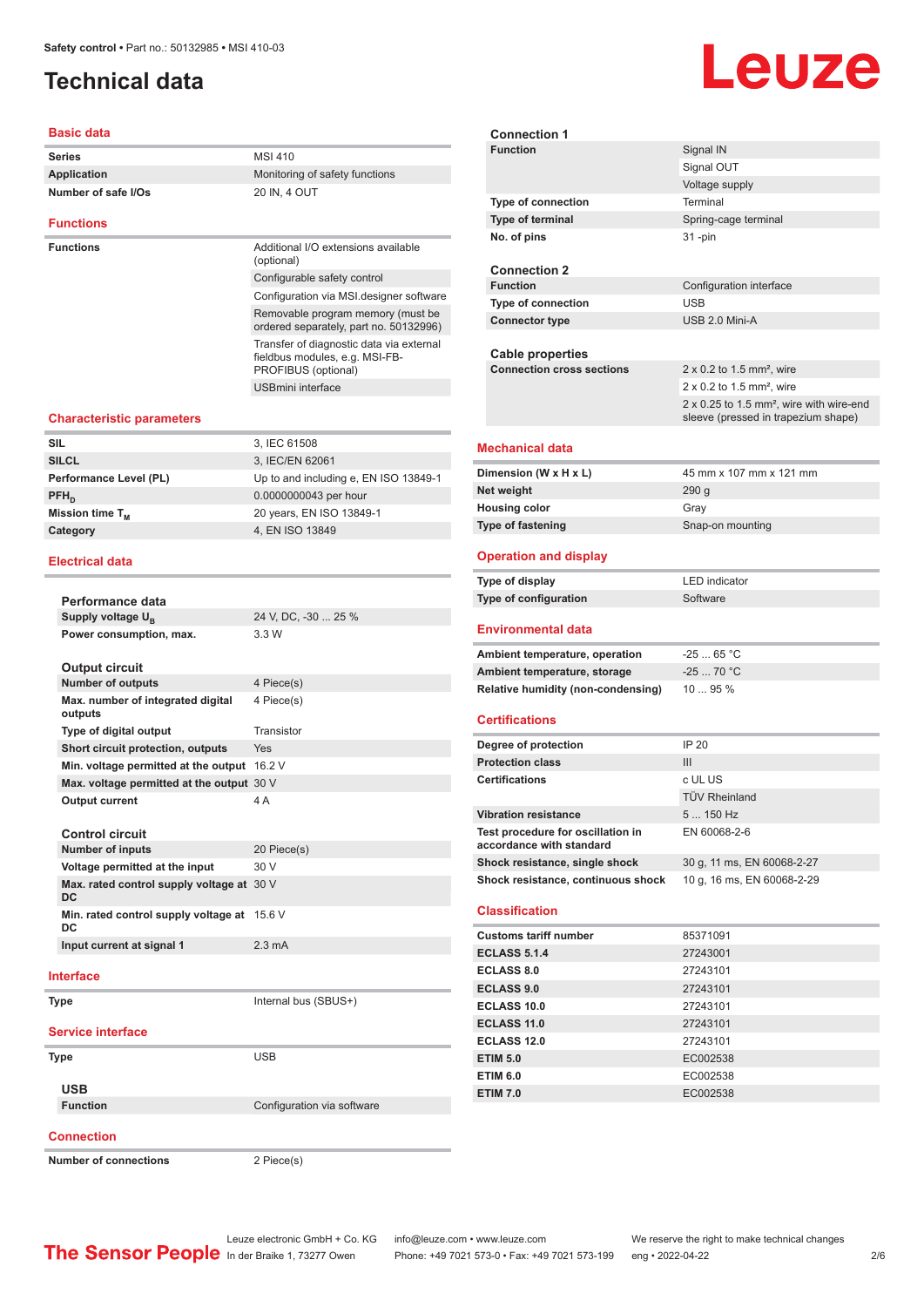# <span id="page-2-0"></span>**Dimensioned drawings**

All dimensions in millimeters









# **Electrical connection**

**Connection 1**

| <b>Function</b>    | Signal IN            |
|--------------------|----------------------|
|                    | Signal OUT           |
|                    | Voltage supply       |
| Type of connection | Terminal             |
| Type of terminal   | Spring-cage terminal |
| No. of pins        | $31$ -pin            |
|                    |                      |

### **Terminal Assignment**

| Α1              | $+24V$                  |
|-----------------|-------------------------|
| A2              | <b>GND</b>              |
| <b>B1</b>       | +24 V (outputs Q1 - Q4) |
| $\overline{11}$ | Safe input              |
| 12              | Safe input              |
| 13              | Safe input              |
| 14              | Safe input              |
| 15              | Safe input              |
| 16              | Safe input              |
| 17              | Safe input              |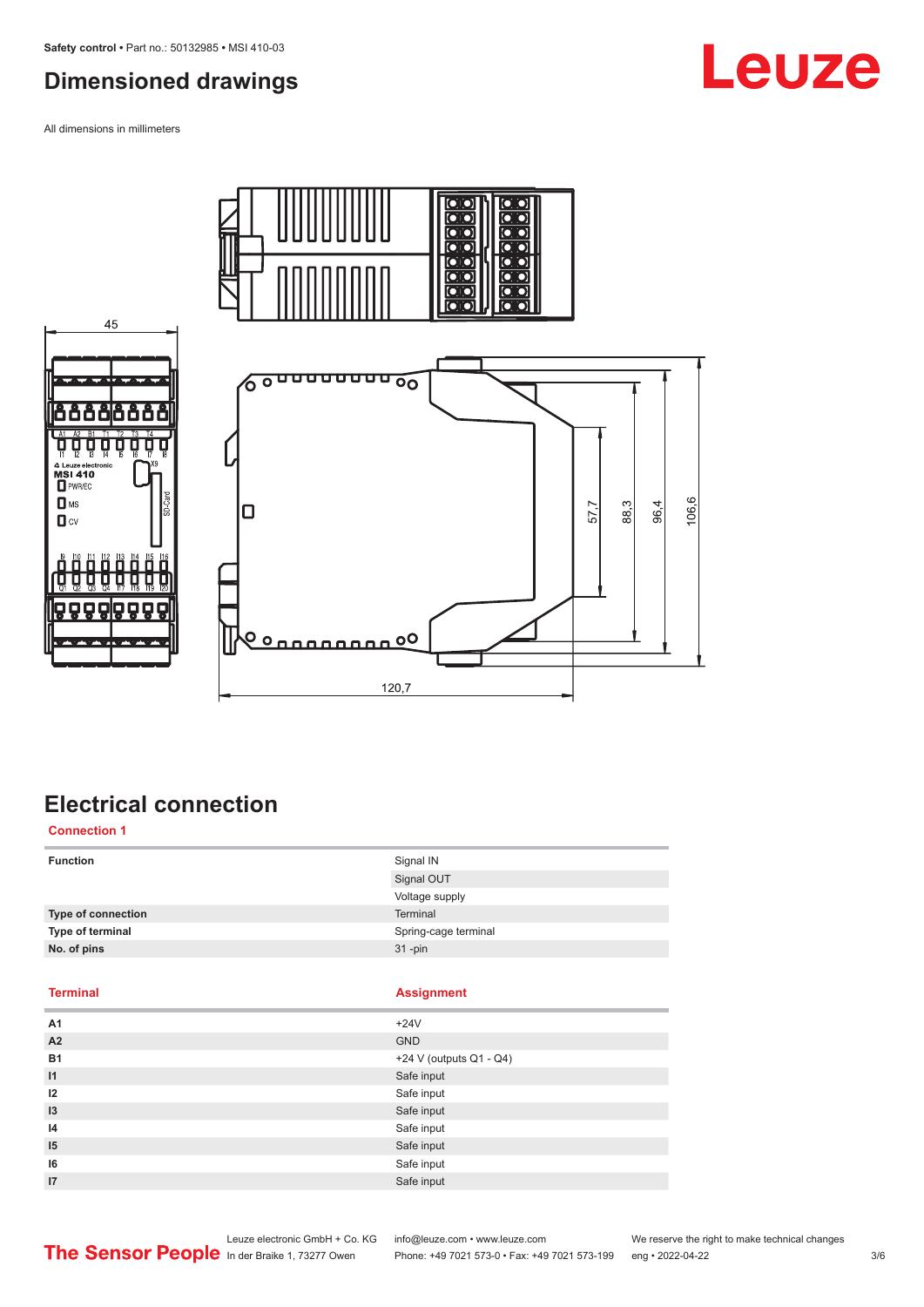# <span id="page-3-0"></span>**Electrical connection**

**Terminal Assignment**

| 8              | Safe input         |
|----------------|--------------------|
| 9              | Safe input         |
| 110            | Safe input         |
| 111            | Safe input         |
| 112            | Safe input         |
| 113            | Safe input         |
| 114            | Safe input         |
| 115            | Safe input         |
| 116            | Safe input         |
| 117            | Safe input         |
| 118            | Safe input         |
| 119            | Safe input         |
| 120            | Safe input         |
| Q <sub>1</sub> | Safe output        |
| Q2             | Safe output        |
| Q3             | Safe output        |
| Q4             | Safe output        |
| T1             | Test signal output |
| T <sub>2</sub> | Test signal output |
| T <sub>3</sub> | Test signal output |
| <b>T4</b>      | Test signal output |

**Connection 2 X9**

| Function              | Configuration interface |
|-----------------------|-------------------------|
| Type of connection    | <b>USB</b>              |
| <b>Connector type</b> | USB 2.0 Mini-A          |

# **Circuit diagrams**



# Leuze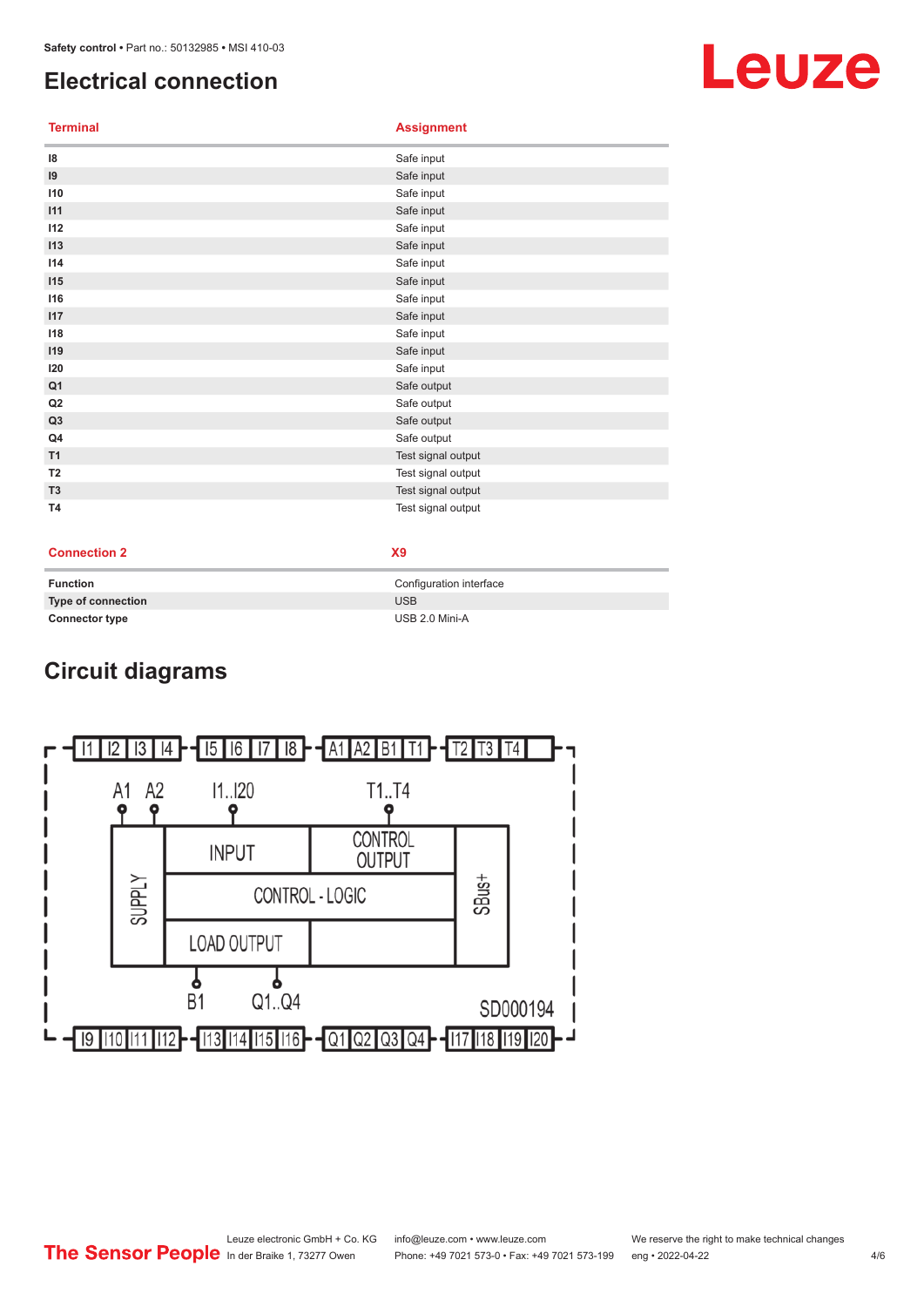### <span id="page-4-0"></span>**Notes**





**Observe intended use!**

 $\%$  The product may only be put into operation by competent persons.

 $\ddot{\phi}$  Only use the product in accordance with its intended use.

# **Accessories**

# Start-up/diagnosis

|                                                                                  |          | Part no. | <b>Designation</b>      | <b>Article</b> | <b>Description</b>                                                                                                                          |
|----------------------------------------------------------------------------------|----------|----------|-------------------------|----------------|---------------------------------------------------------------------------------------------------------------------------------------------|
| <b>Press</b><br>$\frac{1}{\left \displaystyle\oint\limits_{\Omega}}\right $<br>畺 | $\equiv$ | 50117011 | KB USB A - USB<br>miniB | Service line   | Suitable for interface: USB<br>Connection 1: USB<br>Connection 2: USB<br>Shielded: Yes<br>Cable length: 1,500 mm<br>Sheathing material: PVC |

### General

|                                                                                                     | Part no.   | <b>Designation</b> | <b>Article</b> | <b>Description</b>         |
|-----------------------------------------------------------------------------------------------------|------------|--------------------|----------------|----------------------------|
| & Louze electronic<br>pone leure live<br>MSI-SO-CAR<br>10132994<br>SEP 512 MB<br>manufike ATP Elect | 50132996 * | MSI-SD-CARD        | Program memory |                            |
|                                                                                                     | 50133002   | MSI-SD-COVER       | Cover          | Contains: 10x MSI-SD-COVER |

\* Necessary accessories, please order separately

# Services

| Part no. | <b>Designation</b> | <b>Article</b>   | <b>Description</b>                                                                                                                                                                                                                                                                                                              |
|----------|--------------------|------------------|---------------------------------------------------------------------------------------------------------------------------------------------------------------------------------------------------------------------------------------------------------------------------------------------------------------------------------|
| S981043  | CS40-E-312         | Hourly rate      | Details: Location and content to be agreed upon.<br>Conditions: Price not including travel costs and, if applicable, accommodation<br>expenses.<br>Restrictions: Travel costs and accommodation expenses charged separately<br>and, if applicable, according to expenditure.                                                    |
| S981029  | CS40-T-110         | Product training | Details: Location and content to be agreed upon, duration: max. 10 hours.<br>Conditions: Price not including travel costs and, if applicable, accommodation<br>expenses.<br>Restrictions: Travel costs and accommodation expenses charged separately<br>and according to expenditure. Maximum number of participants: 12 people |